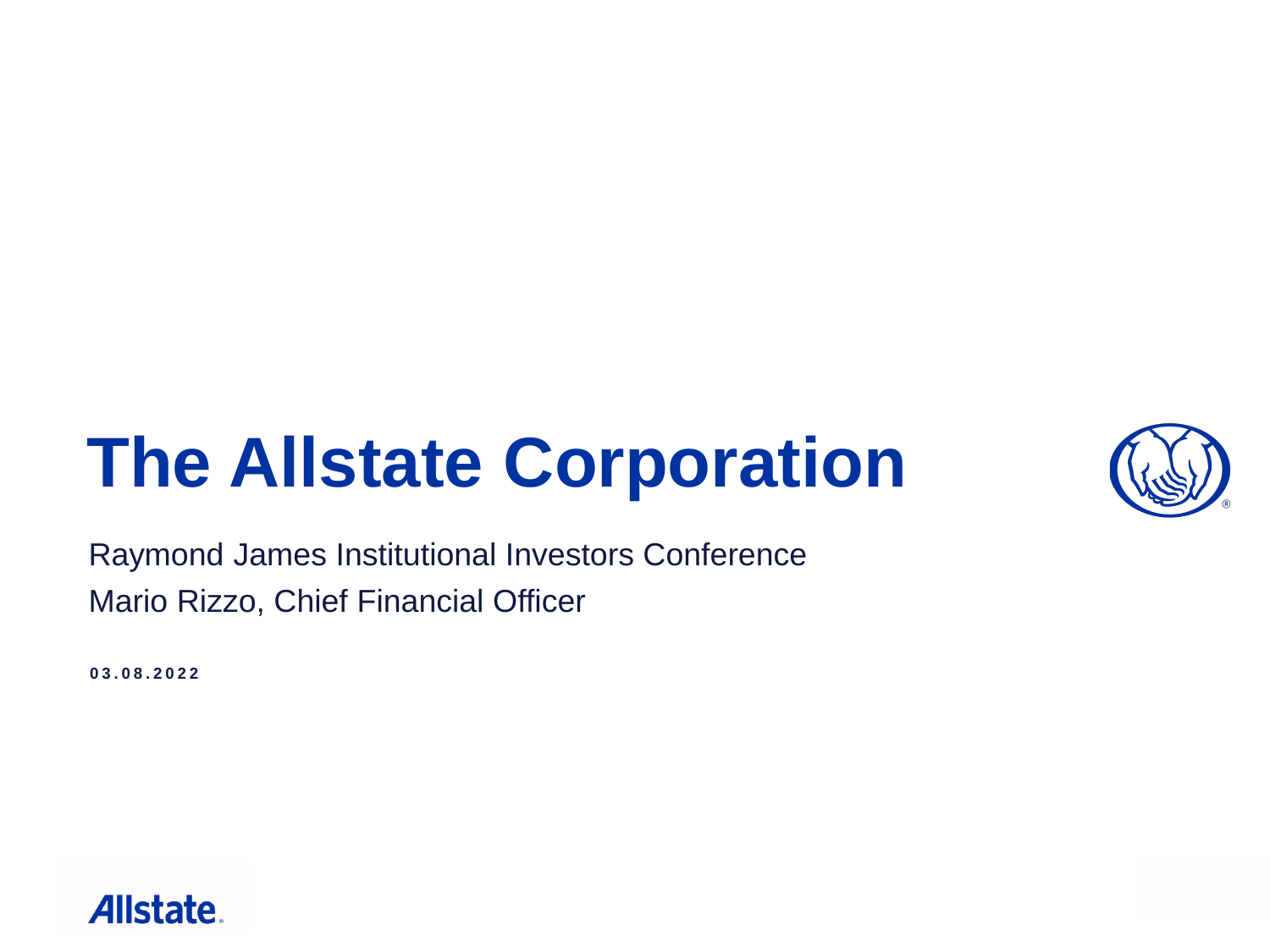This presentation contains forward-looking statements and information. This presentation also contains non-GAAP measures that are denoted with an asterisk. You can find the reconciliation of those measures to GAAP measures within our most recent earnings release and investor supplement.

Additional information on factors that could cause results to differ materially from this presentation is available in the 2021 Form 10-K, our most recent earnings release, and at the end of these slides. These materials are available on our website, www.allstateinvestors.com, under the "Financials" link.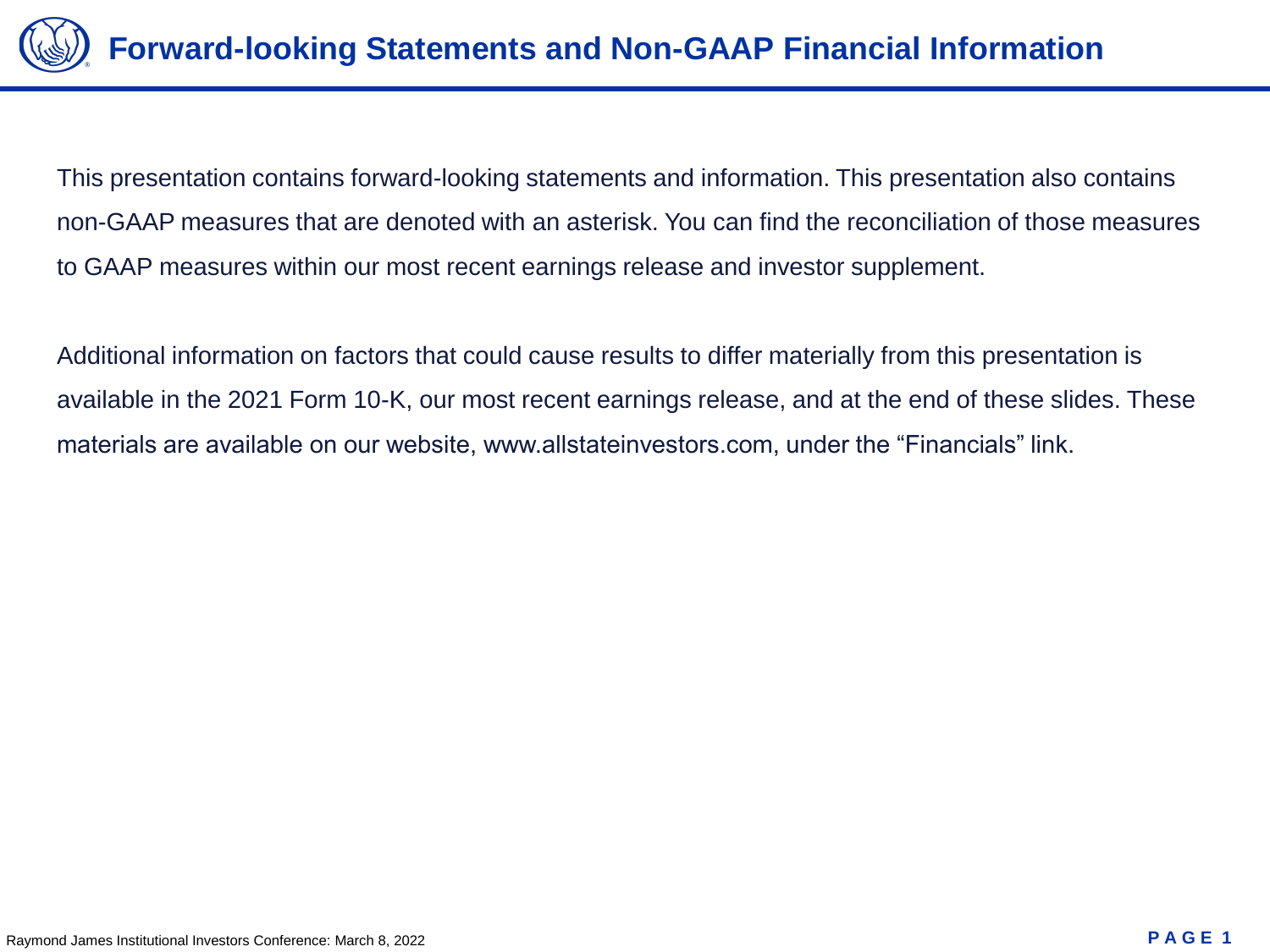

**Allstate Increases Shareholder Value Through Innovative Execution and Sustainable Value Creation**

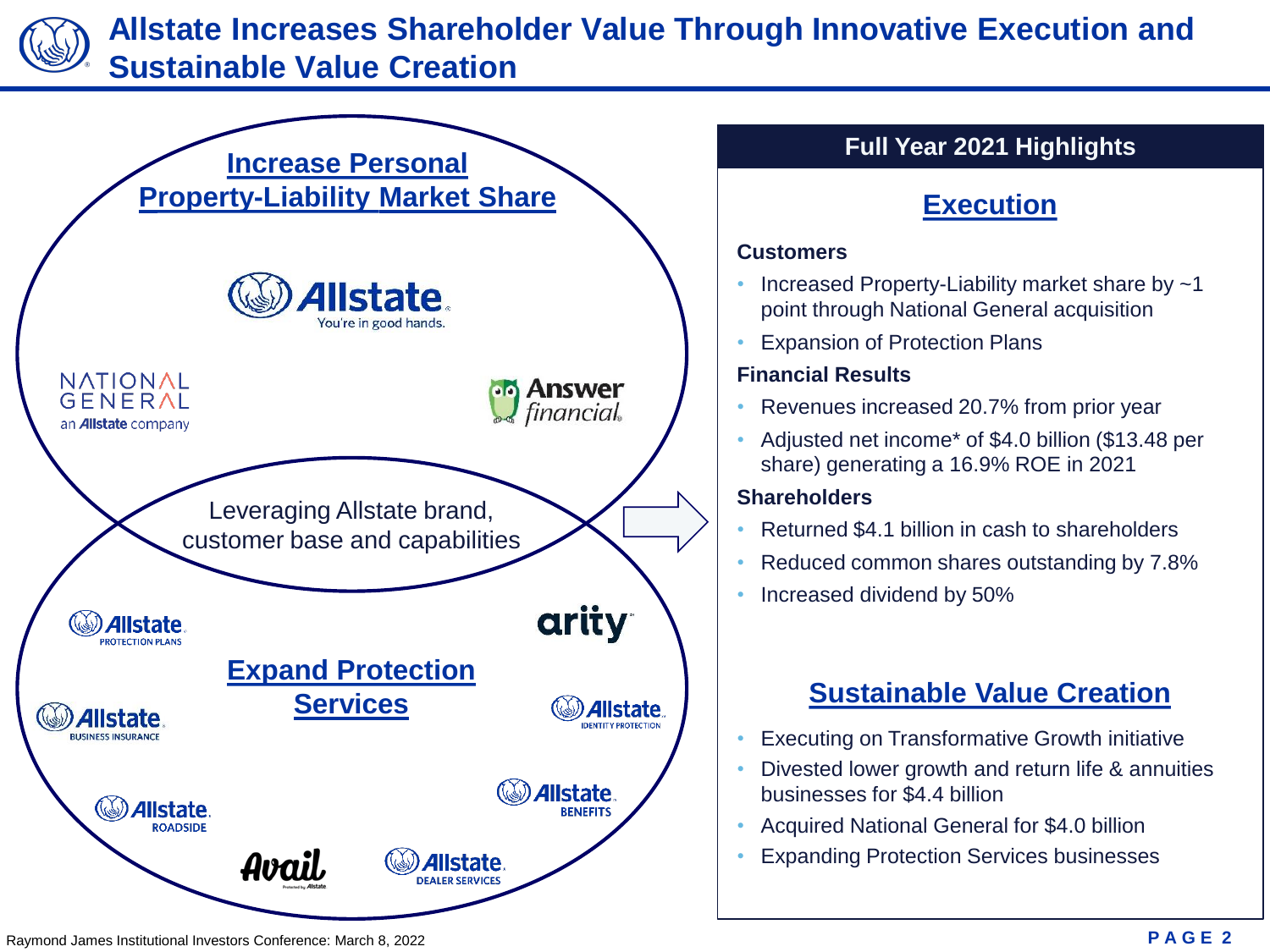## **Addressing Increased Auto Insurance Loss Costs**

- Pandemic has created volatility in auto insurance requiring rapid adaptation
	- o Profitability in 2020 and first half of 2021 significantly benefited from reduced accident frequency
	- $\circ$  Loss costs increased in the second half of 2021 driven by inflationary pressure on severity
- Aggressively pursuing price increases to address higher loss costs
	- o Implemented Allstate brand auto rate increases at an annualized impact of \$702 million in the fourth quarter
	- o Implemented Allstate brand auto rate increases in January averaging 7.7% across five locations with a total brand premium impact of 0.6%
- Executing claims operating actions to manage loss costs
- Cost reductions will lower adjusted expense ratio\* by 3 points over 3 years and partially offset loss cost pressure



Raymond James Institutional Investors Conference: March 8, 2022 **P A G E 3** (1) Leverages prior year end written premium to estimate annualized impact from implemented rate in each quarter. Actual amounts will be based on retention and mix of customers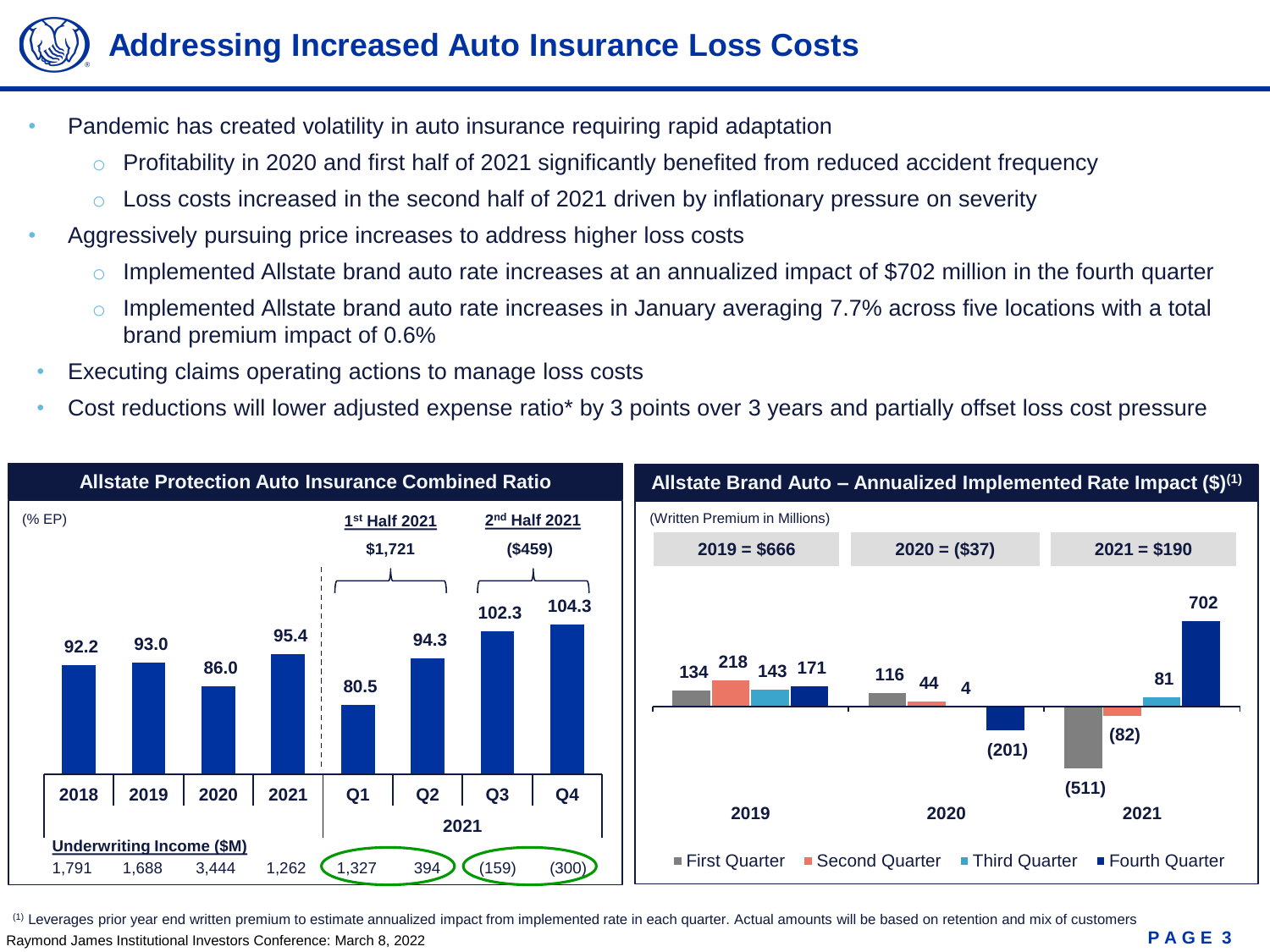

#### **Timing to Achieve Targeted Auto Insurance Profitability Dependent on Relative Growth of Premiums and Loss Costs**

- Average premium to increase through aggressive pursuit of rate increases
	- o Average earned premiums lag implemented rate changes due to 6-month auto policy terms
- Recent severity pressure driven by rapid rise in inflationary impacts across coverages
	- Future trends largely dependent on macroeconomic factors
- Frequency levels reverting towards pre-pandemic levels
	- Portion of frequency benefit relative to pre-pandemic levels may persist with permanent shifts in time-of-day miles driven
- If written premium growth exceeds loss cost increases by 1% for the year then the combined ratio would improve by approximately 0.4 points in year one and an additional 0.5 points for the next full year





(1) Annualized average earned premium is calculated by annualizing net earned premium reported in the quarter divided by policies in force at quarter end

(2) Average underlying loss and expense is calculated as the underlying combined ratio multiplied by the annualized average premium. Refer to the investor supplement for underlying combined ratio definitions and reconciliations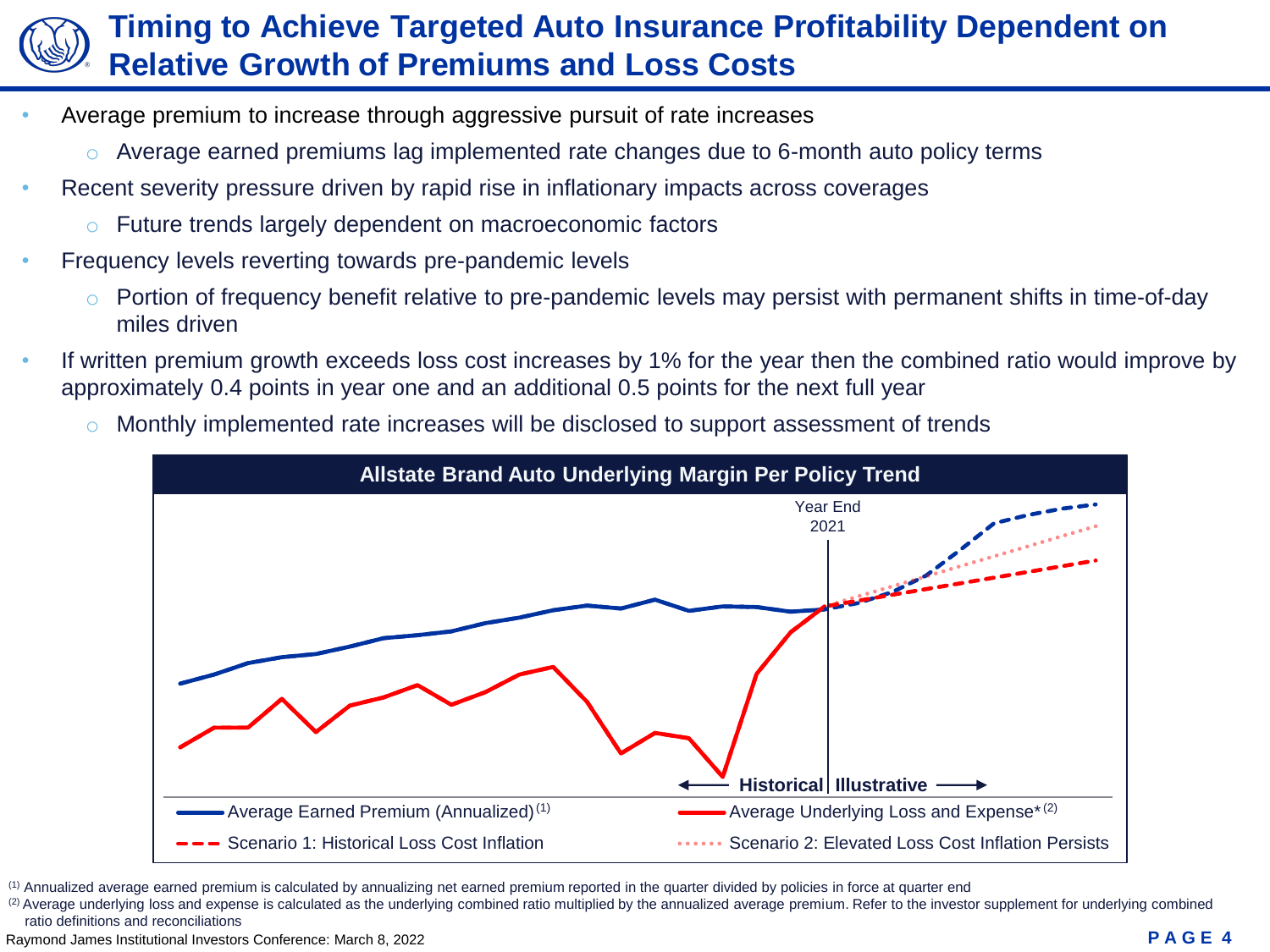# **Committed to Significant Cost Reductions**

- Expect to achieve approximately 6.0 points of adjusted expense ratio\* improvement between underwriting and claims expenses from 2018 – 2024
	- o Achieved approximately half the savings through actions to date
	- o Long-term objective to reduce adjusted expense ratio\* by an additional 3.0 points by 2024
- Additional cost reductions expected to come from three major buckets
	- $\circ$  Enhancing digital capabilities
	- o Improvements in operating efficiency
	- o Transitioning distribution platform to higher growth and lower costs



- (1) Adjusted underwriting expense ratio excludes amortization and impairment of purchased intangibles, restructuring, Coronavirus-related and advertising expenses
- (2) Property-Liability claims expense ratio incorporates unallocated claims expenses; excludes allocated claims expenses and catastrophes
- (3) A reconciliation of this non-GAAP measure to the expense ratio, a GAAP measure, is not possible on a forward-looking basis because it is not possible to provide a reliable forecast of future expenses and targeted reductions as of the reporting date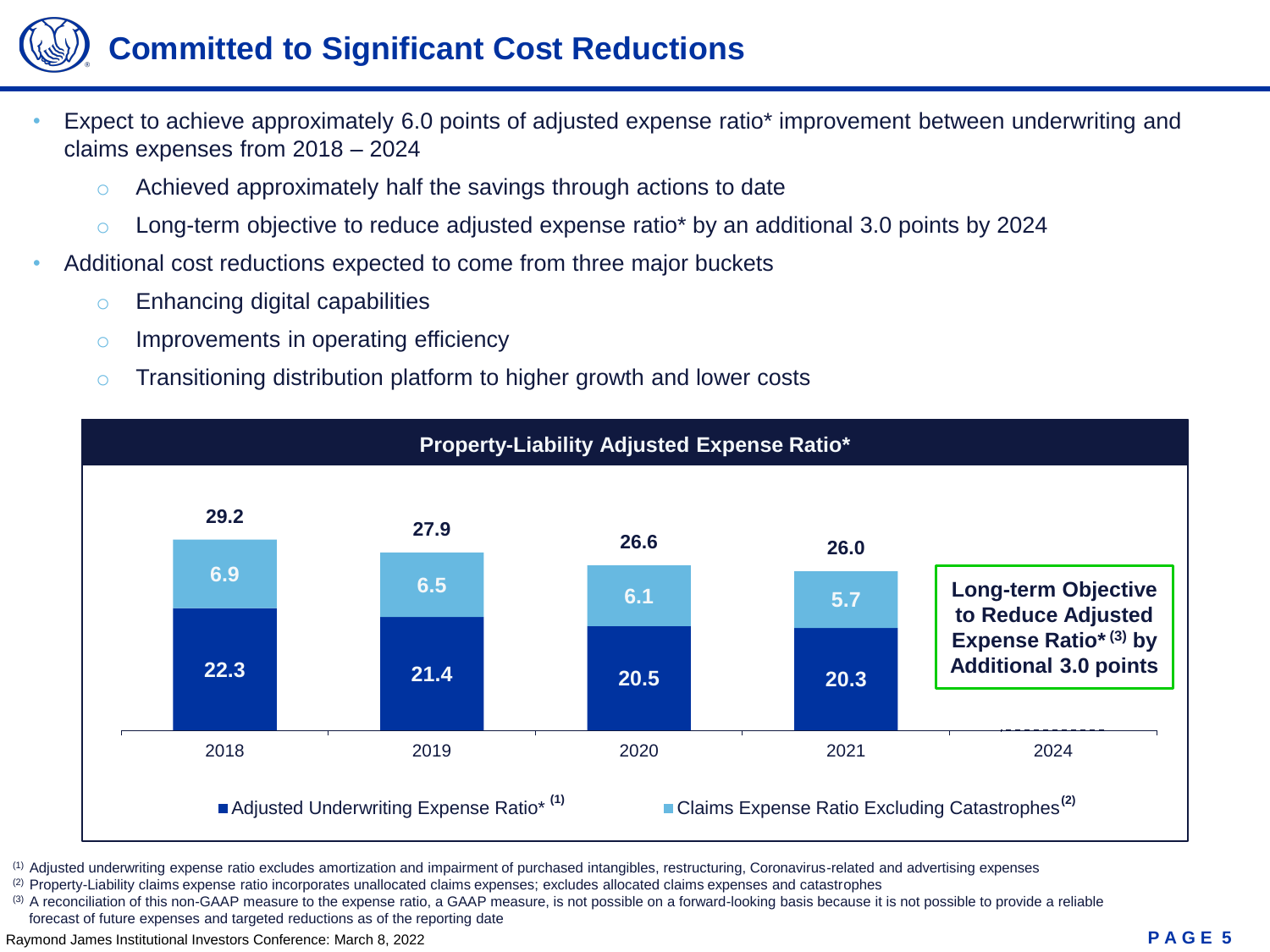### **Transformative Growth to Increase Personal Property-Liability Market Share**

- Components of Transformative Growth work together to increase market share
	- Improve customer value
	- Expand customer access
	- Increase sophistication and investment in customer acquisition
	- Deploy new technology ecosystem
	- Enhance organizational capabilities

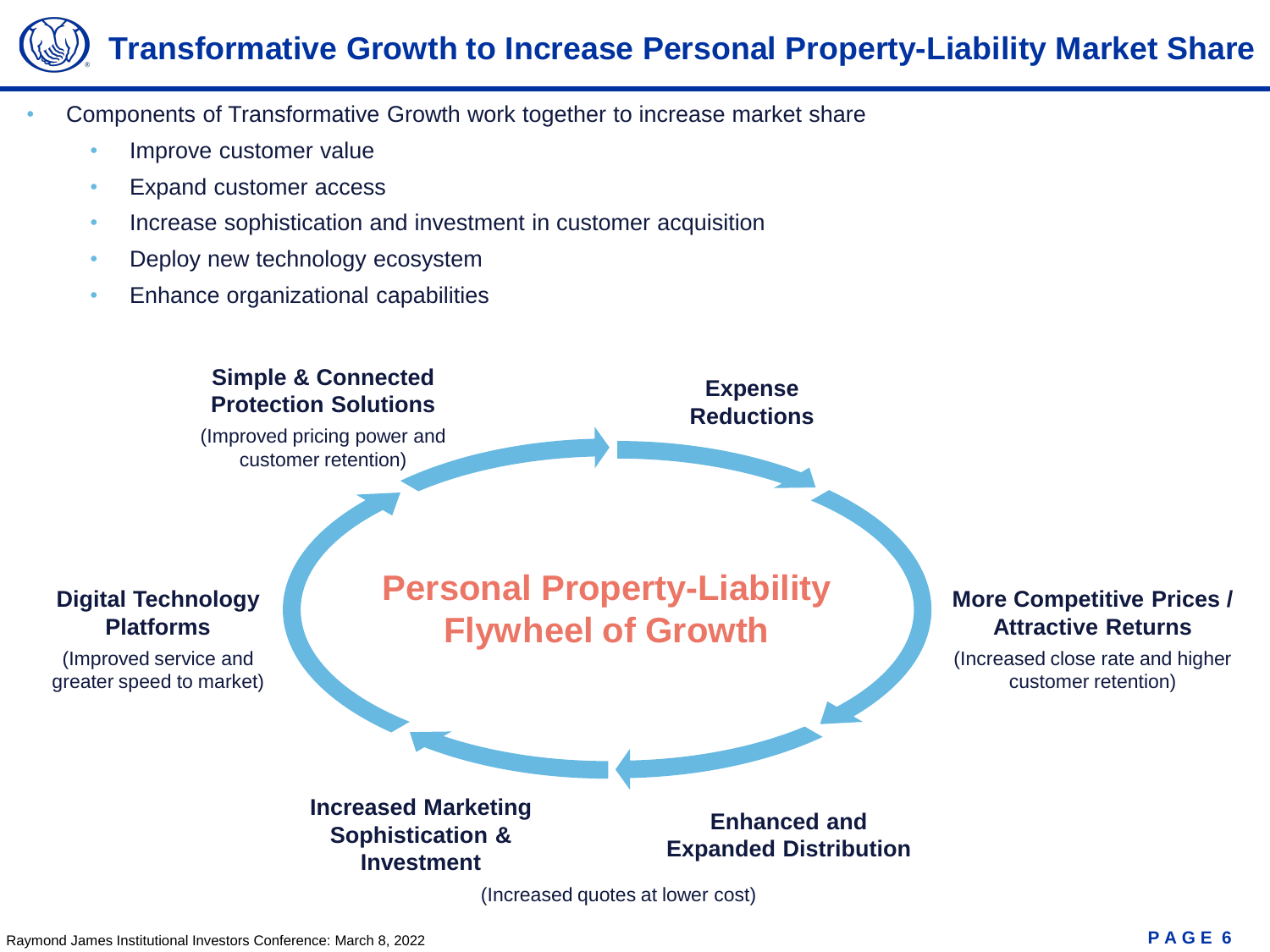# **Homeowners Insurance Generates Strong Returns**

- Allstate homeowners insurance underwriting margins consistently outperform the industry
	- $\circ$  Allstate brand homeowners insurance generated \$3.3 billion of underwriting income since 2017, with the industry generating nearly an \$18 billion underwriting loss from 2017 through 2020
	- o Allstate brand underwriting income of \$411 million in 2021 and averaging \$667 million annually over the past 5 years
- Allstate is well positioned to maintain competitive position while growing
	- o House & Home product designed to address severe weather risks
	- $\circ$  Pricing features result in additional premium from higher replacement costs that are incremental to filed rate increases
	- o Sophisticated use of photo, video, and aerial imagery with local and catastrophe claims staff enables timely and accurate claims response at scale
	- o Allstate agents well positioned to broaden customer relationships, with policies growing 1.5% in 2021
	- o Expansion potential through independent agent distribution while repositioning National General's existing product and rating plans
- Leverage traditional and capital market reinsurance capacity and brokering in areas where return objectives cannot be achieved



(1) Industry and competitor information: Statutory results per S&P Global Market Intelligence; Allstate information: GAAP results. 2011-2015 does not reflect change in pension accounting (2) Allstate brand includes Esurance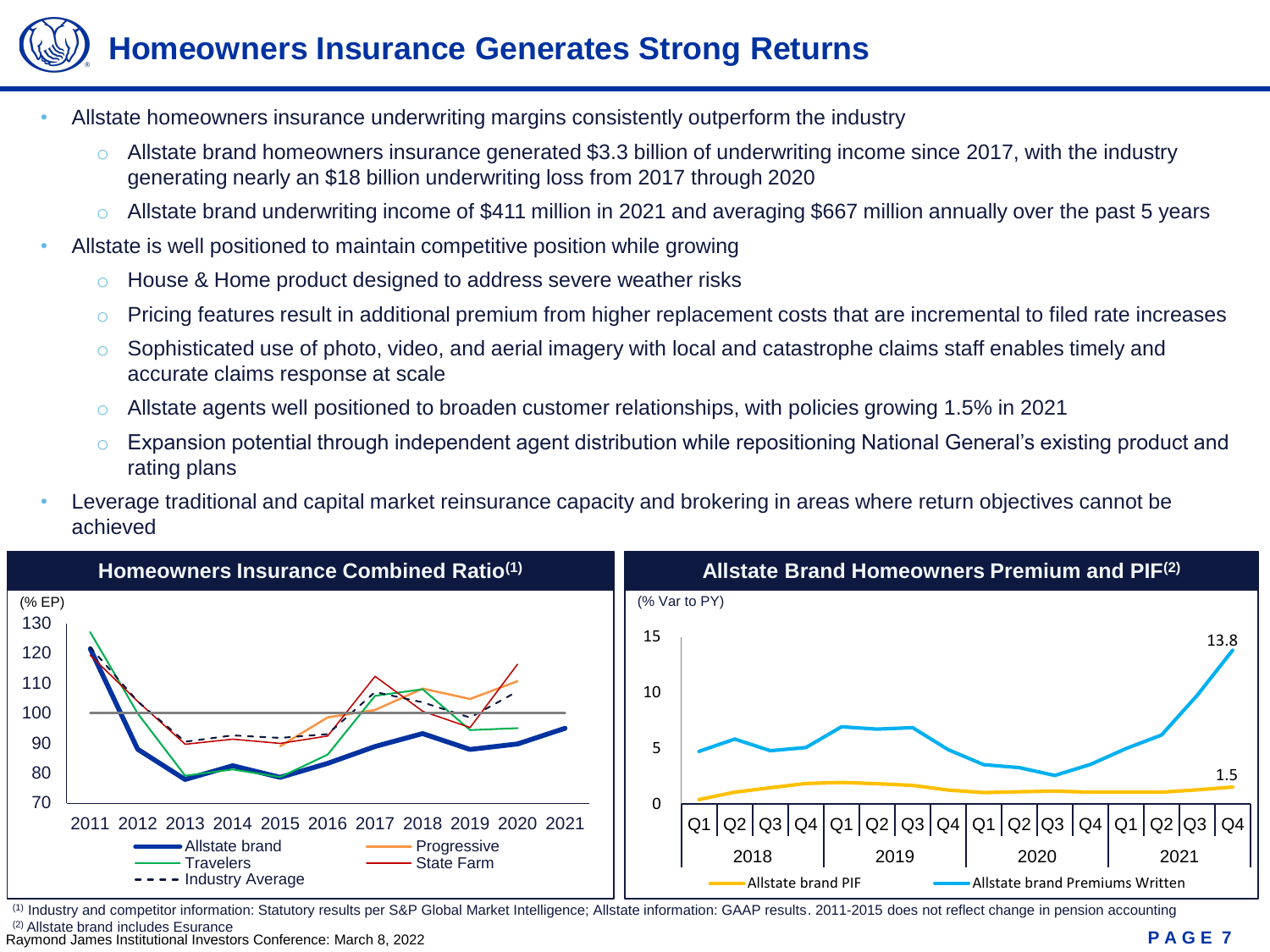## **Protection Services Profitable Growth Led by Allstate Protection Plans**

- Revenues of \$2.3 billion for the full year 2021 increased 23.5% compared to the prior year driven by growth across all Protection Services businesses
- Adjusted net income of \$179 million increased \$26 million compared to prior year due to growth at Allstate Protection Plans ("APP"), partially offset by higher operating costs and expenses related to investments in growth
- APP has exceeded growth and profitability expectations
	- o Written premiums of \$1.8 billion in 2021, ~6x pre-acquisition (2016)
	- $\circ$  Unearned premium of \$2.0 billion at year end 2021 will be recognized as revenue over policy lifetimes, driving future revenue growth
	- o Generated adjusted net income of \$142 million in 2021
	- $\circ$  Investing in technology and expanding the total addressable market: appliances, furniture, cellular carriers, and international



Raymond James Institutional Investors Conference: March 8, 2022 **P A G E 8** (1) Protection Services revenues exclude the impact of net gains on investments and derivatives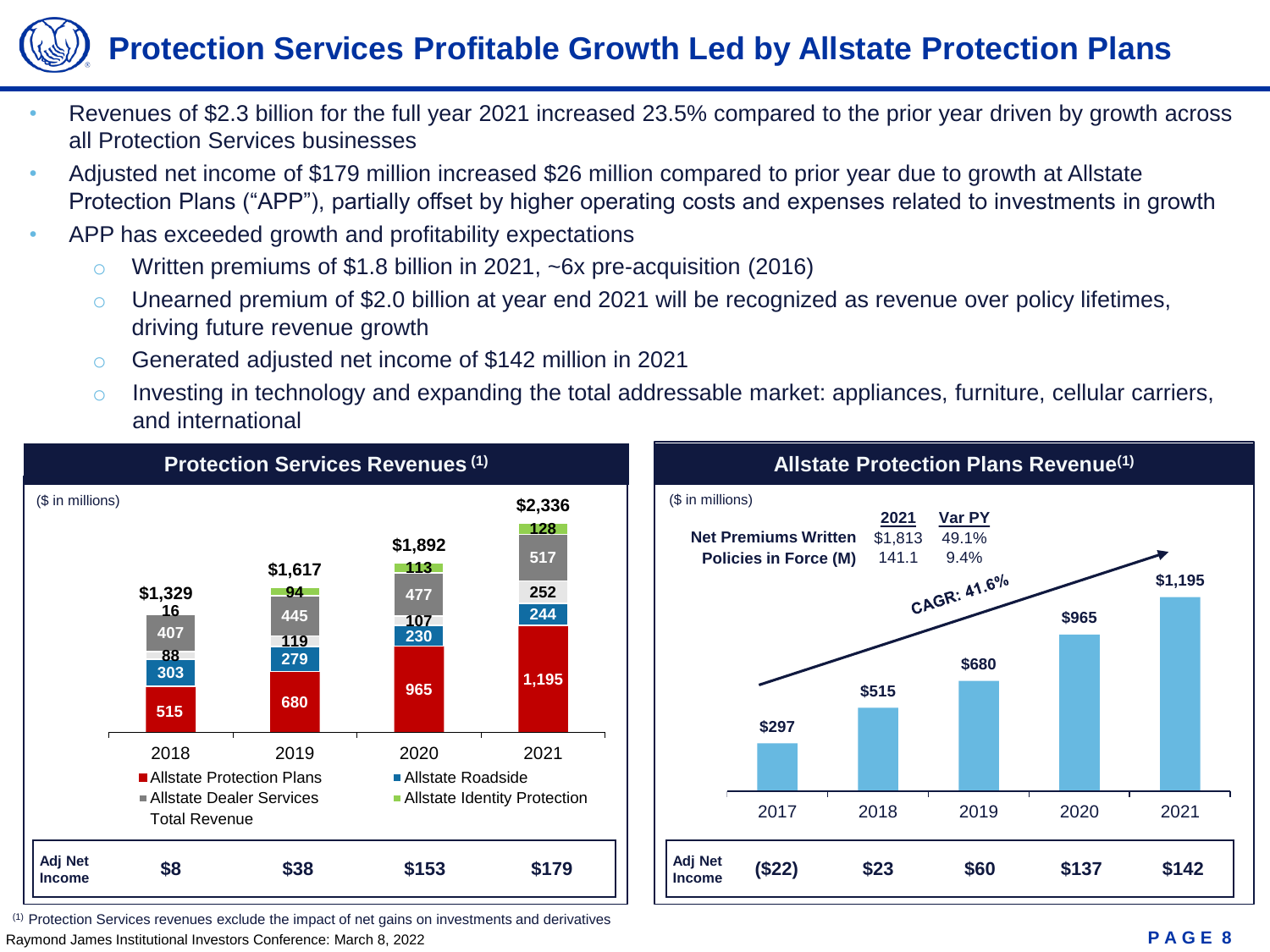

#### **Capital Strength and Cashflow Generation Enables Growth Investments While Returning Cash to Shareholders**

- Allstate's diversified portfolio of businesses generates strong cashflows from operations
	- $\circ$  Net cashflow from operating activities averaging \$5.0 billion annually over the past 5 years
	- o Divestiture of life and annuity businesses increased deployable capital by \$1.7 billion in 2021
- Strategically deployed capital through reinvestments in the business and acquisitions that expand product offerings and distribution capabilities
	- o Organic growth investments, including Arity and components of Transformative Growth, funded through cost reductions and realized efficiencies from technology advancements
	- o Invested \$6.2 billion over the past 5 years on strategic acquisitions enabling growth by expanding total addressable market



(1) Independent Agent Channel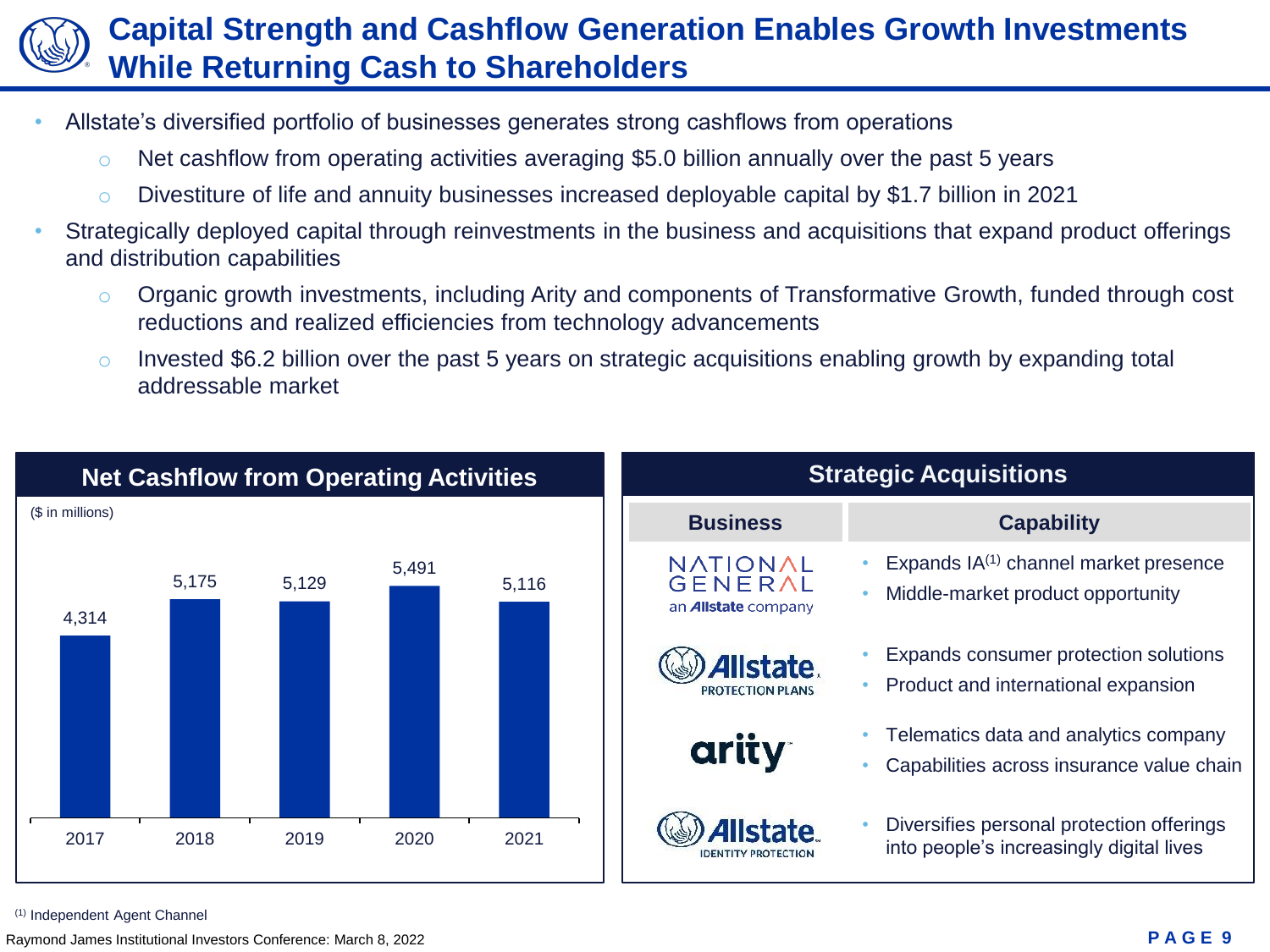**Strong Capital Position Provides Significant Cash to Shareholders**

- Providing significant cash to shareholders while investing in growth
	- o Returned \$4.1 billion to common shareholders in 2021
	- $\circ$  Increased quarterly common shareholders dividend 50% to \$0.81 in 2021 and an additional 5% to \$0.85 in 2022; to be paid on April 1, 2022
- o Reduced common shares outstanding by 23% over the past five years
	- o Completed previous \$3 billion common share repurchase program in the third quarter 2021 that commenced in February 2020
	- \$3.3 billion remaining on current \$5 billion repurchase authorization as of year end 2021 and expected to be completed by March 31, 2023





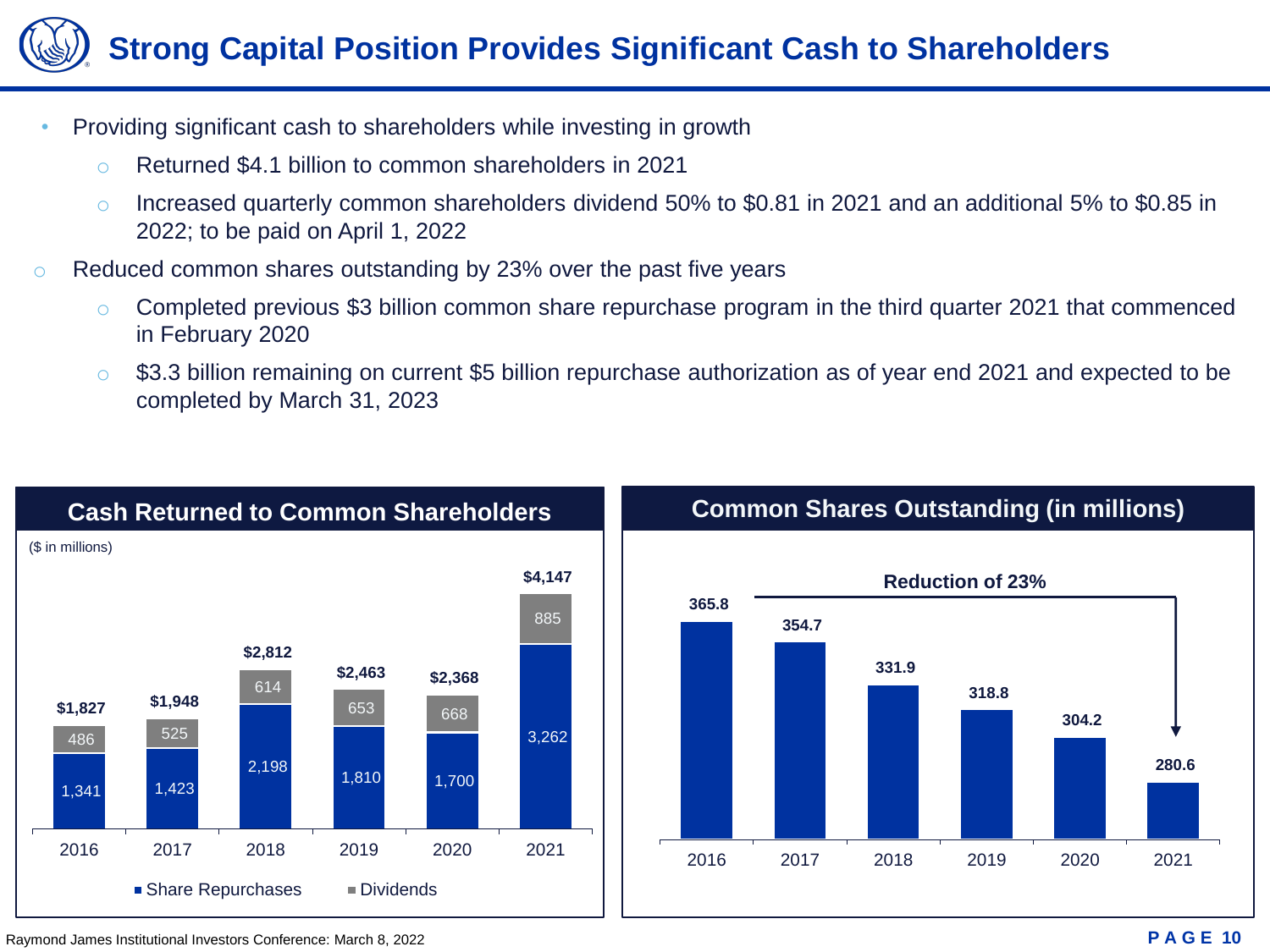# **Allstate is an Attractive Investment Opportunity**

- Investing in sustainable growth while providing significant cash to shareholders
	- o Increased market share in Property-Liability and expanding protection offerings
- Diversified portfolio of businesses with broad distribution
	- o Building low-cost digital insurer through Transformative Growth
	- o Protection Services with innovative business models and expanding total addressable markets
- Proactive risk and return management framework
- Valuation is attractive relative to peers growth, returns, cash to shareholders and life and annuity divestiture

| <b>Valuation Metrics</b>    |                                                     |                                          |                    |                                                |                                     |
|-----------------------------|-----------------------------------------------------|------------------------------------------|--------------------|------------------------------------------------|-------------------------------------|
|                             | <b>5 Year Performance</b>                           |                                          |                    |                                                |                                     |
|                             | <b>Cash Return</b><br>(% Market Cap) <sup>(1)</sup> | <b>EPS Growth</b><br>CAGR <sup>(2)</sup> | P/E<br>$LTM^{(3)}$ | <b>Allstate Price @</b><br><b>P/E Multiple</b> | <b>Allstate</b><br>(% of Valuation) |
| <b>Allstate</b>             | 8.4%                                                | 21.2%                                    | 9.1                | \$122                                          | ٠                                   |
| P&C Peers <sup>(4)</sup>    | 5.6%                                                | 20.3%                                    | 12.3               | \$166                                          | 73%                                 |
| <b>S&amp;P</b> - Life Index | 7.0%                                                | 10.2%                                    | 9.8                | \$132                                          | 92%                                 |
| <b>S&amp;P - Financials</b> | 6.9%                                                | 16.1%                                    | 16.7               | \$226                                          | 54%                                 |
| <b>S&amp;P 500</b>          | 5.1%                                                | 14.3%                                    | 25.9               | \$349                                          | 35%                                 |

(1) Source: Factset as of 2/28/2022, excludes 2021 for companies who have not yet reported 2021 10-Ks

 $(2)$  Operating earnings per share growth compound annual growth rate over the last 5 years 2017 - 2021

(3) Last twelve months; Stock prices as of 2/28/2022

(4) P&C peers comprised of 10 comparable North-American P&C companies with a market cap of \$4 billion or greater as of year-end 2021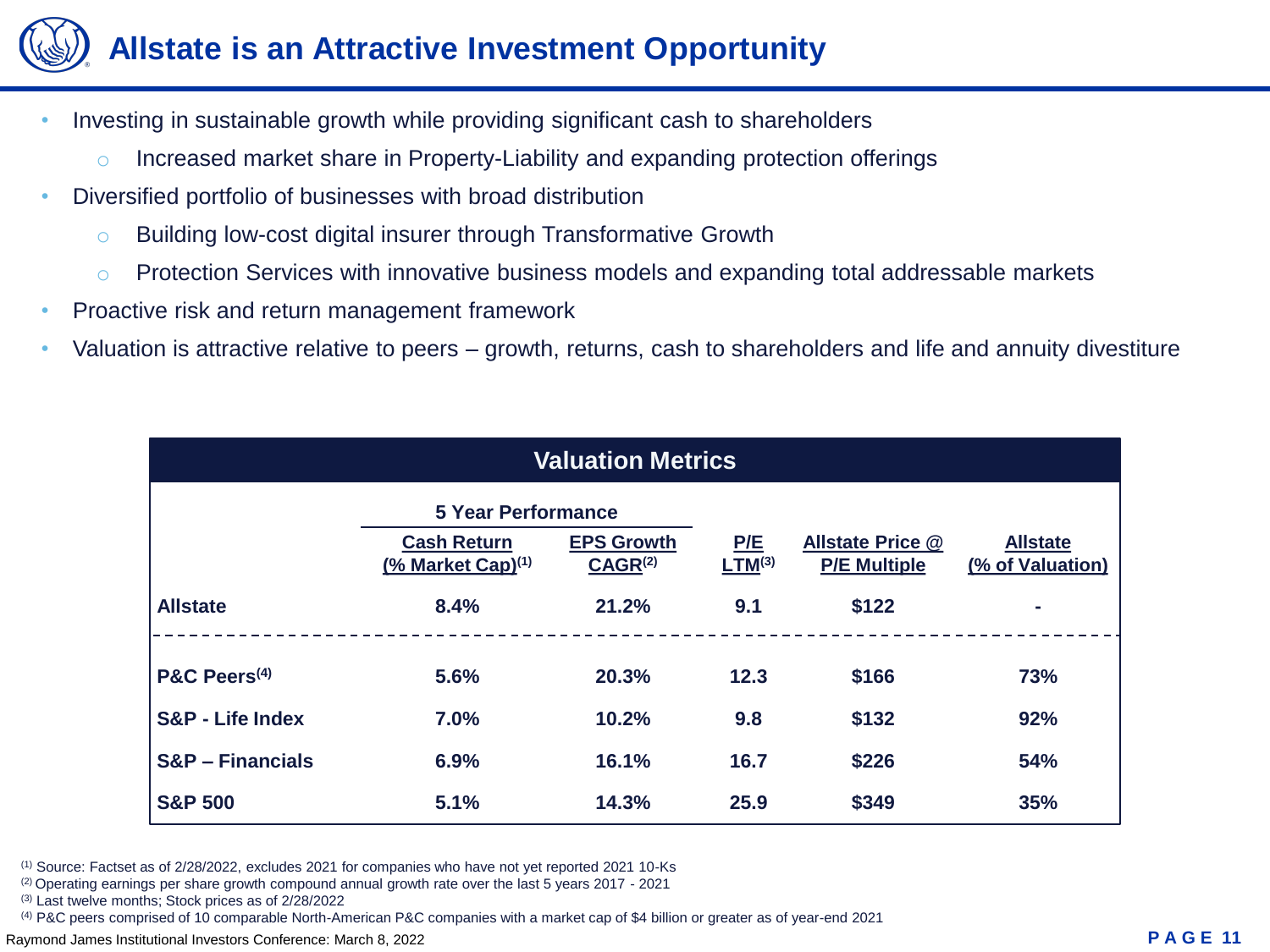